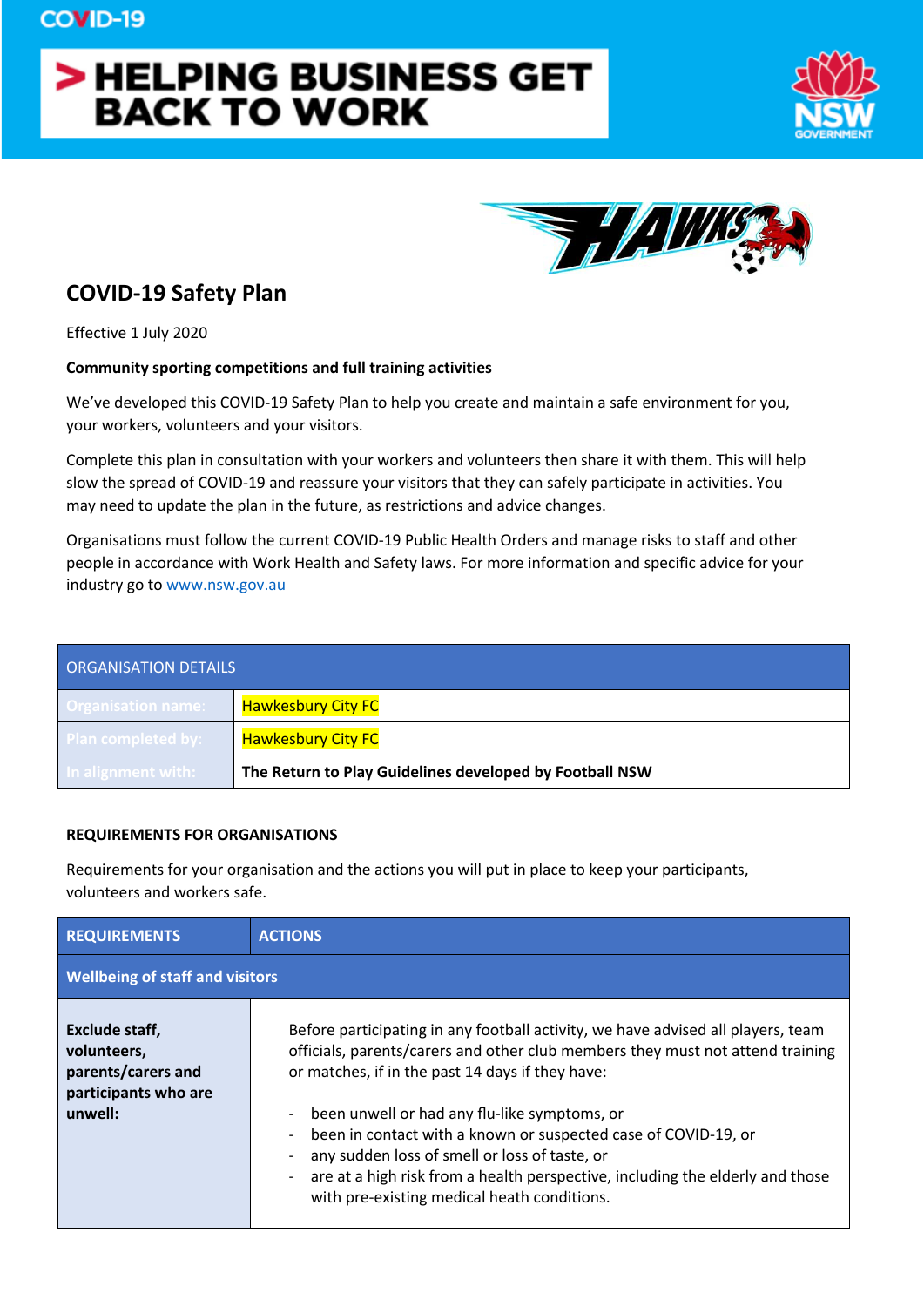|                                                                                                                                                                                                       | We have advised that they should check the NSW Government website for<br>advice regarding the full list of symptoms associated with COVID-19 infection:<br>https://www.nsw.gov.au/covid-19/symptoms-and-testing                                                                                                                                                                                                                                                                                                                                                                                                                                                                                                                                                                                                                                                                                  |
|-------------------------------------------------------------------------------------------------------------------------------------------------------------------------------------------------------|--------------------------------------------------------------------------------------------------------------------------------------------------------------------------------------------------------------------------------------------------------------------------------------------------------------------------------------------------------------------------------------------------------------------------------------------------------------------------------------------------------------------------------------------------------------------------------------------------------------------------------------------------------------------------------------------------------------------------------------------------------------------------------------------------------------------------------------------------------------------------------------------------|
| <b>Provide staff and</b><br>volunteers with<br>information and training<br>on COVID-19, including<br>when to get tested,<br>physical distancing and<br>cleaning, and how to<br>manage a sick visitor: | We have worked with Football NSW to promote and encourage the use of the<br>following resources and websites in order to obtain accurate information:<br>Australian Government Department of Health:<br>https://www.health.gov.au/news/health-alerts/novel-coronavirus-2019-<br>ncov-health-alert<br>NSW Government Department of Health:<br>https://www.health.nsw.gov.au/Infectious/covid-19/Pages/default.aspx<br>World Health Organisation: https://www.who.int/<br>Australian Institute of Sport: https://ais.gov.au/health-wellbeing/covid-19<br>Sport Australia: https://www.sportaus.gov.au/<br>Similarly, we have promoted the range of COVID-19 "campaign resources'<br>produced by the Federal Government, including posters outlining hygiene<br>practices (e.g. promoting thorough hand washing) found at:<br>https://www.health.gov.au/resources/collections/coronavirus-covid-19- |
|                                                                                                                                                                                                       | campaign-resources                                                                                                                                                                                                                                                                                                                                                                                                                                                                                                                                                                                                                                                                                                                                                                                                                                                                               |
| <b>Make staff aware of</b><br>their leave entitlements<br>if they are sick or<br>required to self-isolate.                                                                                            | Whilst our club's workforce are volunteers, we have made them aware of the<br>above-mentioned symptoms and stipulated that they should stay away from the<br>club and self-isolate in the event that they experience any symptoms.                                                                                                                                                                                                                                                                                                                                                                                                                                                                                                                                                                                                                                                               |
| <b>Display conditions of</b><br>entry (website, social<br>media, venue entry):                                                                                                                        | We will display posters, distribute and "share" information about COVID-19<br>across our digital channels and at appropriate locations around our club house<br>and venue.<br>Where appropriate, we will identify and address potential language, cultural<br>and disability barriers associated with communicating COVID-19 information to<br>players, members and other stakeholders.<br>In conjunction with our state governing body, Football NSW, we have                                                                                                                                                                                                                                                                                                                                                                                                                                   |
|                                                                                                                                                                                                       | developed and promoted amongst our members and stakeholders, a range of<br>resources on COVID-19. These can be downloaded here:                                                                                                                                                                                                                                                                                                                                                                                                                                                                                                                                                                                                                                                                                                                                                                  |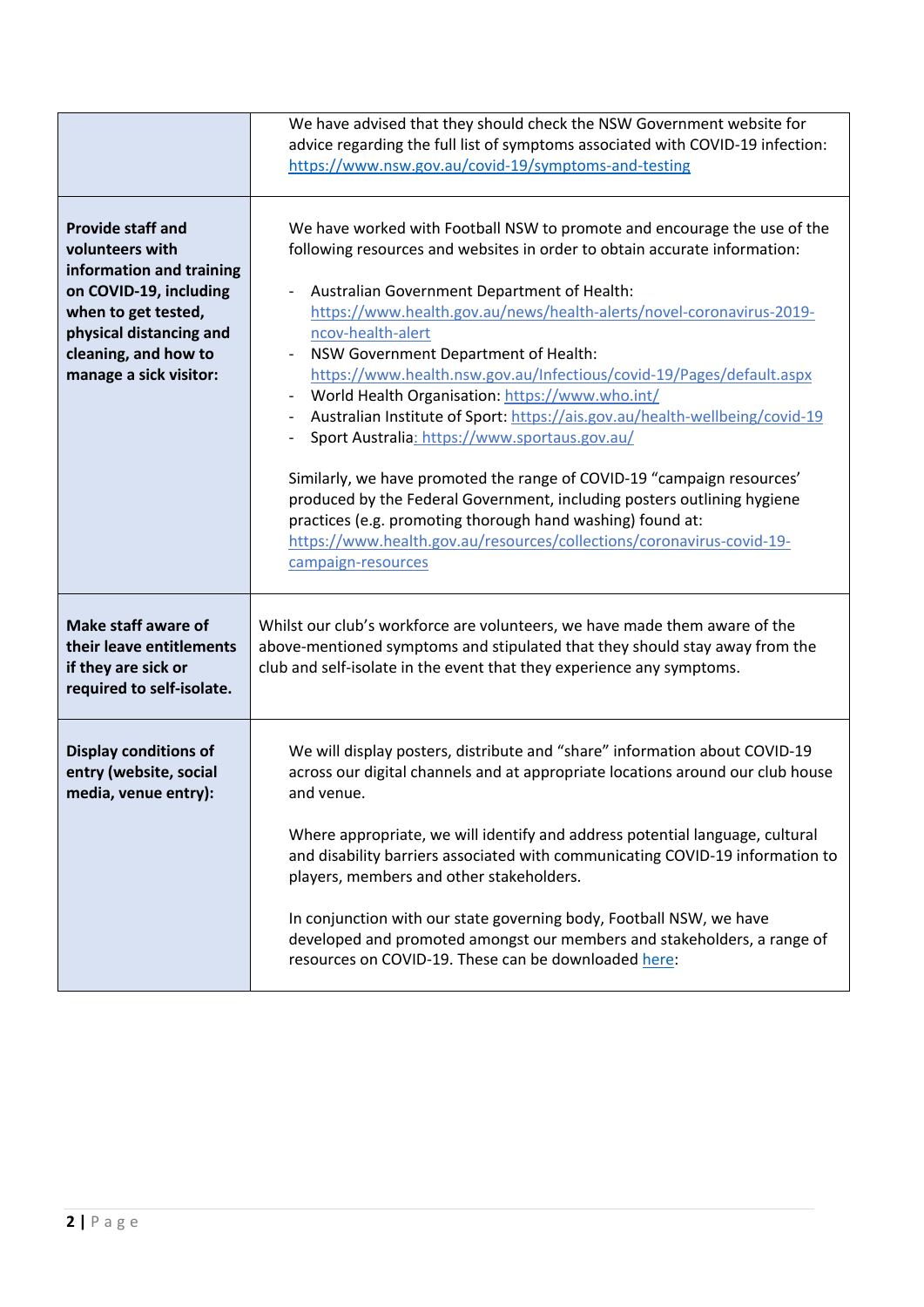### **Wellbeing of staff and visitors**

| If hiring the facility,<br>consult with the<br>owners/operators to<br>address these<br>requirements to<br>understand what<br>measures may already<br>be in place: | We have to date, and will continue to liaise and work with our venue owners -<br>e.g. Local Councils, schools (public/private), or private owners to comply with<br>any specific requirements they may have.<br>We have determined physical distancing protocols to be used within shared<br>facility spaces (e.g. bar/canteen, change rooms, toilets, spectator viewing<br>areas, entrance foyers, corridors and club house/rooms), and where<br>appropriate, have clearly marked with tape and/or signage.<br>We have and will continue to encourage individuals to be respectful of shared<br>space, minimise time spent in these areas and observe physical distancing<br>measures.<br>When we conduct our canteen operations, we commit to implementing<br>hygiene and social distancing measures including:<br>marking social distancing for queues;<br>having hand sanitiser at point of sale;<br>$\overline{\phantom{a}}$<br>providing gloves for canteen volunteers; and<br>displaying hand washing directions above sinks |  |
|-------------------------------------------------------------------------------------------------------------------------------------------------------------------|-------------------------------------------------------------------------------------------------------------------------------------------------------------------------------------------------------------------------------------------------------------------------------------------------------------------------------------------------------------------------------------------------------------------------------------------------------------------------------------------------------------------------------------------------------------------------------------------------------------------------------------------------------------------------------------------------------------------------------------------------------------------------------------------------------------------------------------------------------------------------------------------------------------------------------------------------------------------------------------------------------------------------------------|--|
| <b>Ensure COVID-19 Safety</b><br>Plans are in place, where<br>relevant, for:<br>• Swimming pools<br>• Gyms<br>• Restaurants and cafes                             | For the purposes of this document, we do not have a pool or gymnasium, and<br>as stated above, will implement the necessary protocols for the conduct of our<br>canteen operations.                                                                                                                                                                                                                                                                                                                                                                                                                                                                                                                                                                                                                                                                                                                                                                                                                                                 |  |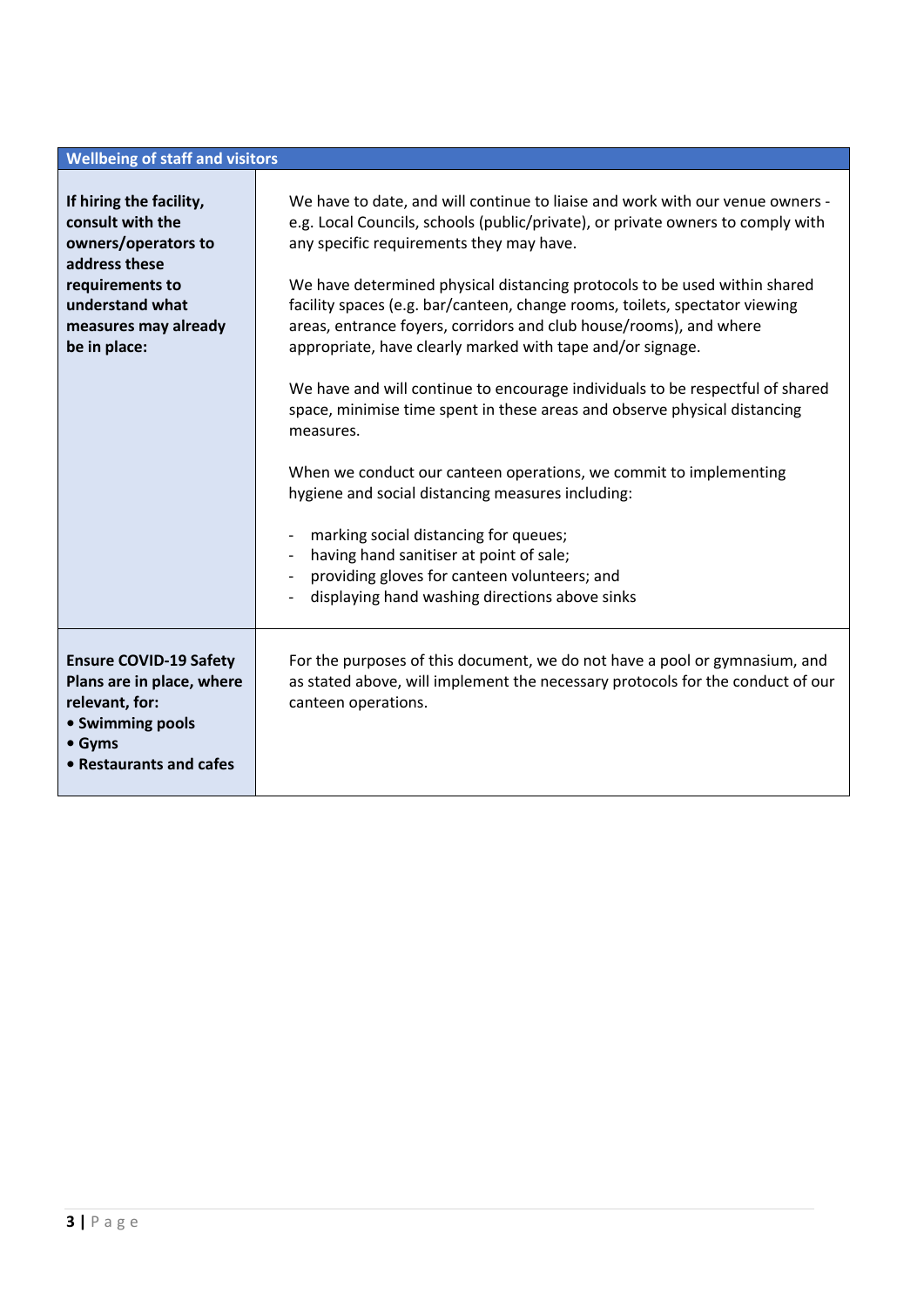## **REQUIREMENTS ACTIONS**

#### **Physical distancing**

**Ensure the number of people in a facility does not exceed one person per 4 square metres (including staff and spectators):**

We have considered the number of participants and fixtures to minimise the number of attendees in/on the venue at one time.

Where team benches are permanent (fixed), we will limit the total number of seats to ensure a minimum of 1.5 metres between each member of the coaching staff and substitutes. Where possible, we will mark seats with masking tape and if necessary, provide additional seats to extend the length of the bench.



Where team benches are made up of plastic/other moveable chairs, we will position them so they are at least 1.5 metres apart. Further, we will place signage in technical areas promoting social distancing and reposition the chairs at the required distance between matches.



**Minimise co-mingling of participants from different games and timeslots where possible:**

Competition Administrators have scheduled matches and we have arranged training days and times to minimise contact, cross-over and avoid unnecessary gatherings of players, family members and staff.

We will schedule time between games/training sessions when possible, to enable all attendees to arrive and exit the venue safely, with minimal contact with others.

We will communicate with players and team staff to encourage personal equipment and bags are arranged to maintain physical distancing of participants (> 1.5 metres) and separation between teams.

Where possible, we have identified separate entry and exit points to the venue via signage and communicated this to participants and parents/carers.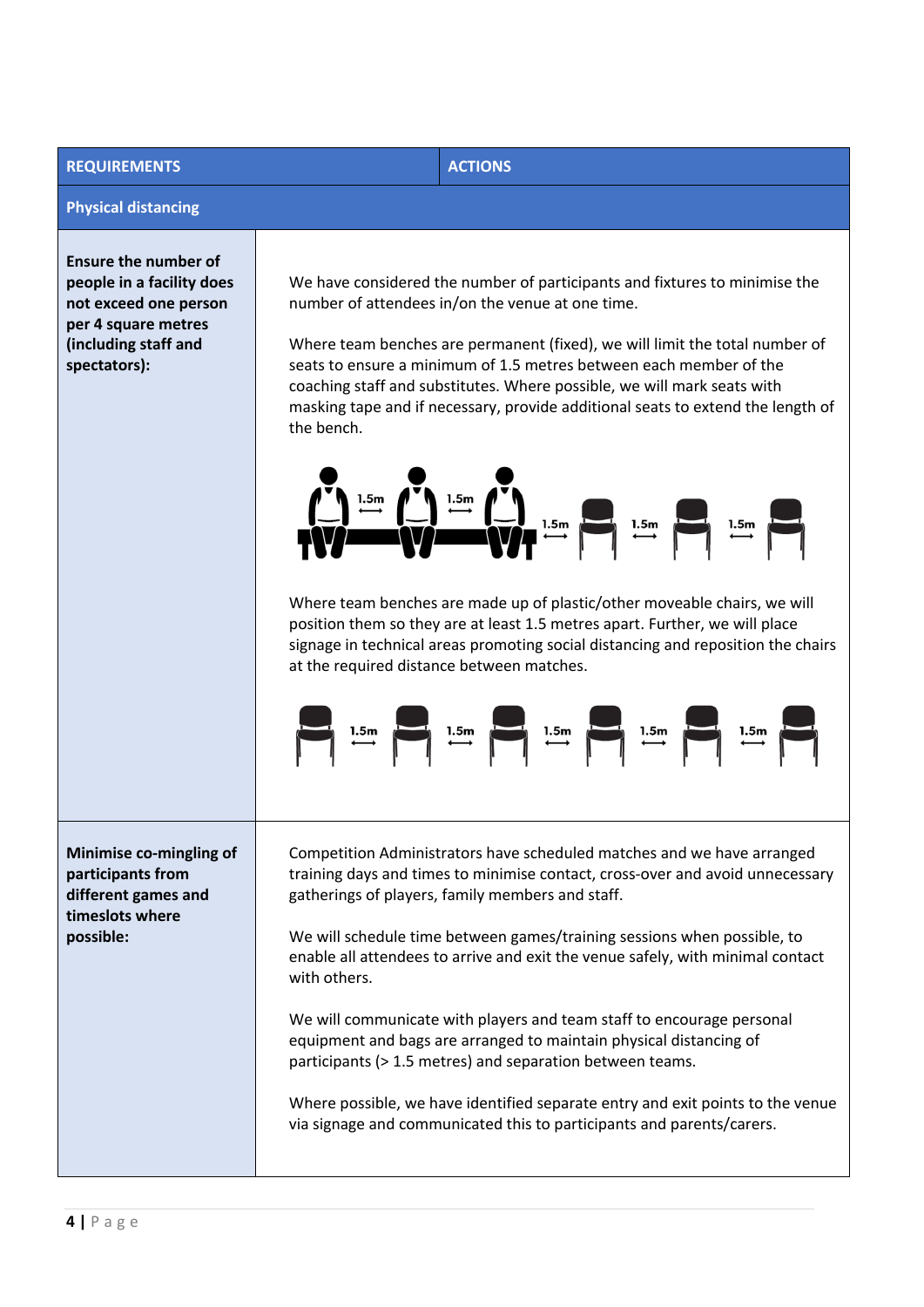| <b>Ensure any spectators</b><br>comply with 1.5 metres<br>physical distancing<br>where practical, such as<br>through staggered<br>seating. People who live<br>in the same household<br>are not required to<br>distance. Have strategies<br>in place to prevent<br>spectators from different<br>games and timeslots co-<br>mingling. | Parents/spectators may attend games.<br>We will take the necessary precautions to minimise the risk of transmission<br>including the dispersion of spectators around the perimeter of the pitch and<br>across a range of viewing areas and designating the use of specific seats/areas<br>that meet physical distancing requirements and erecting signage to advise.<br>We will encourage players and spectators to leave the facility as soon as<br>possible following the conclusion of their training/games.                                                                                                                                              |
|-------------------------------------------------------------------------------------------------------------------------------------------------------------------------------------------------------------------------------------------------------------------------------------------------------------------------------------|--------------------------------------------------------------------------------------------------------------------------------------------------------------------------------------------------------------------------------------------------------------------------------------------------------------------------------------------------------------------------------------------------------------------------------------------------------------------------------------------------------------------------------------------------------------------------------------------------------------------------------------------------------------|
| Have strategies in place<br>to manage gatherings<br>that may occur<br>immediately outside the<br>premises, such as with<br>drop off and pick up<br>zones or staggered<br>start/finish times:                                                                                                                                        | We will stagger arrival and/or departure times when possible for different<br>groups and teams, and within the constraints of the venue design, manage<br>entry and exit points to allow a seamless flow of players/coaching staff and<br>parents/attendees through the venue to limit the risk of overlap and<br>congestion.                                                                                                                                                                                                                                                                                                                                |
| <b>Reduce crowding</b><br>wherever possible and<br>promote physical<br>distancing with markers<br>on the floor:                                                                                                                                                                                                                     | We will promote and communicate the importance of social distancing of 1.5<br>metres between spectators (e.g parents/carers). This will be done through PA<br>announcements, marked seating, social media, direct communication and<br>signage.<br>We will indicate the number of people that can occupy indoor spaces in<br>accordance with the 4m <sup>2</sup> guideline including toilets, change rooms, canteens,<br>club rooms etc.                                                                                                                                                                                                                     |
| Assess the safe capacity<br>of communal facilities<br>such as showers, change<br>rooms and lockers.<br><b>Communicate this at</b><br>their entrance and have<br>strategies in place to<br>reduce crowding and<br>promote physical<br>distancing:                                                                                    | We will limit the use of changerooms, gym, wet or inside areas to essential<br>players and team officials and clean these spaces regularly.<br>We will indicate the number of people that can occupy indoor spaces in<br>accordance with the 4m <sup>2</sup> guideline including toilets, change rooms, canteens<br>etc.<br>Toilets will be open for public use and will display clear signage to indicate the<br>recommended number of people entering (dependent on the space of the<br>amenities).<br>We also commit to collaborating with our Competition Administrator to<br>request Councils increase the regularity that they clean public amenities. |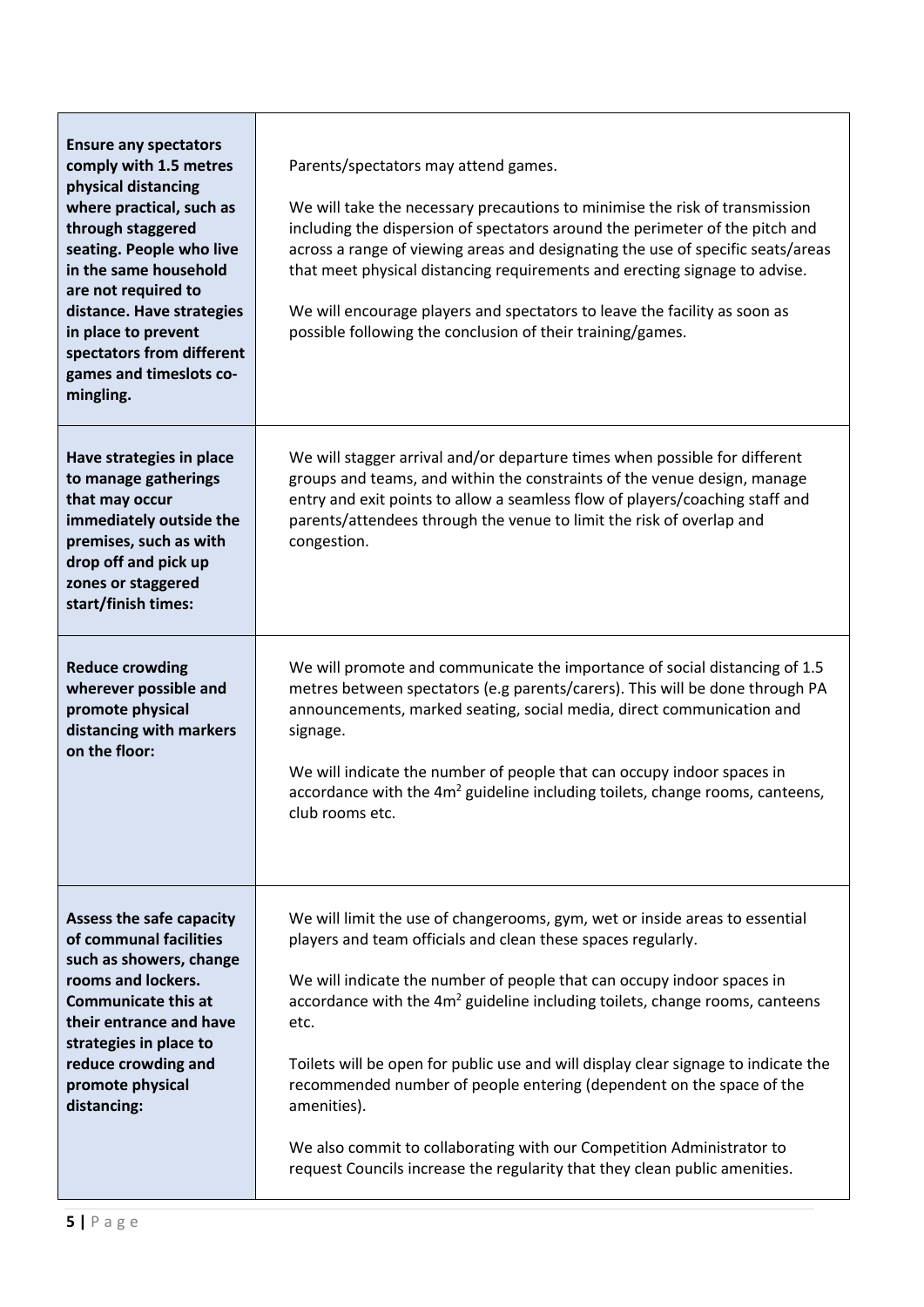| Where practical, stagger<br>the use of communal<br>facilities. Strongly<br>encourage participants<br>to shower/change at<br>home where possible: | We will limit the use of changerooms, gym, wet or inside areas to essential<br>players and team officials and clean regularly.<br>We will encourage all participants to shower/change at home where possible.                                                                                                                                                                             |
|--------------------------------------------------------------------------------------------------------------------------------------------------|-------------------------------------------------------------------------------------------------------------------------------------------------------------------------------------------------------------------------------------------------------------------------------------------------------------------------------------------------------------------------------------------|
| Use telephone or video<br>platforms for essential<br>staff meetings where<br>practical:                                                          | When held, we will conduct club and team meetings via virtual meeting<br>platforms such as Zoom, Facetime, Teams and so on, in place of face-to-face<br>meetings. If we need to meet face to face, we will keep the time to a minimum,<br>implement social distancing requirements by ensuring maximum room<br>allowances are not exceeded and ask participants sit more than 1.5m apart. |
| <b>Review regular business</b><br>deliveries and request<br>contactless delivery and<br>invoicing where<br>practical:                            | We will contact all suppliers and seek their support for contactless deliveries to<br>the club and electronic invoicing where practical.                                                                                                                                                                                                                                                  |

| <b>REQUIREMENTS</b>                                                                                           |                                                                                                                                                                                                                                                                                                                                                                                                                                                                                                                              | <b>ACTIONS</b>                                                                               |
|---------------------------------------------------------------------------------------------------------------|------------------------------------------------------------------------------------------------------------------------------------------------------------------------------------------------------------------------------------------------------------------------------------------------------------------------------------------------------------------------------------------------------------------------------------------------------------------------------------------------------------------------------|----------------------------------------------------------------------------------------------|
| <b>Hygiene and Cleaning</b>                                                                                   |                                                                                                                                                                                                                                                                                                                                                                                                                                                                                                                              |                                                                                              |
| Adopt good hand<br>hygiene practices:                                                                         | We will wipe down key spaces, surfaces and objects (such as benchtops, door<br>handles, team benches, keys etc regularly).<br>Further we will:<br>Promote and provide hand washing guidance to all participants and<br>volunteers (http://www.who.int/gpsc/clean_hands_protection/en / );<br>Promote regular and thorough hand washing by volunteers and<br>participants;<br>Provide sanitising hand rub within the venue and refill regularly;<br>Replace/refill soap in toilets regularly;<br>Place bins around the venue. |                                                                                              |
| <b>Ensure hand sanitiser is</b><br>accessible at the venue<br>entry and throughout the<br>facility or ground: | We will provide hand sanitiser within the venue and ensure it is regularly<br>refilled.<br>We will encourage players, officials, volunteers, and/or their parents/carers to<br>carry personal hand sanitiser to enable good personal hygiene.                                                                                                                                                                                                                                                                                |                                                                                              |
| Ensure bathrooms are<br>well stocked with hand<br>soap and paper towels:                                      | We will:                                                                                                                                                                                                                                                                                                                                                                                                                                                                                                                     | Refill soap in toilets regularly.<br>Refill paper towel dispensers in toilets when required. |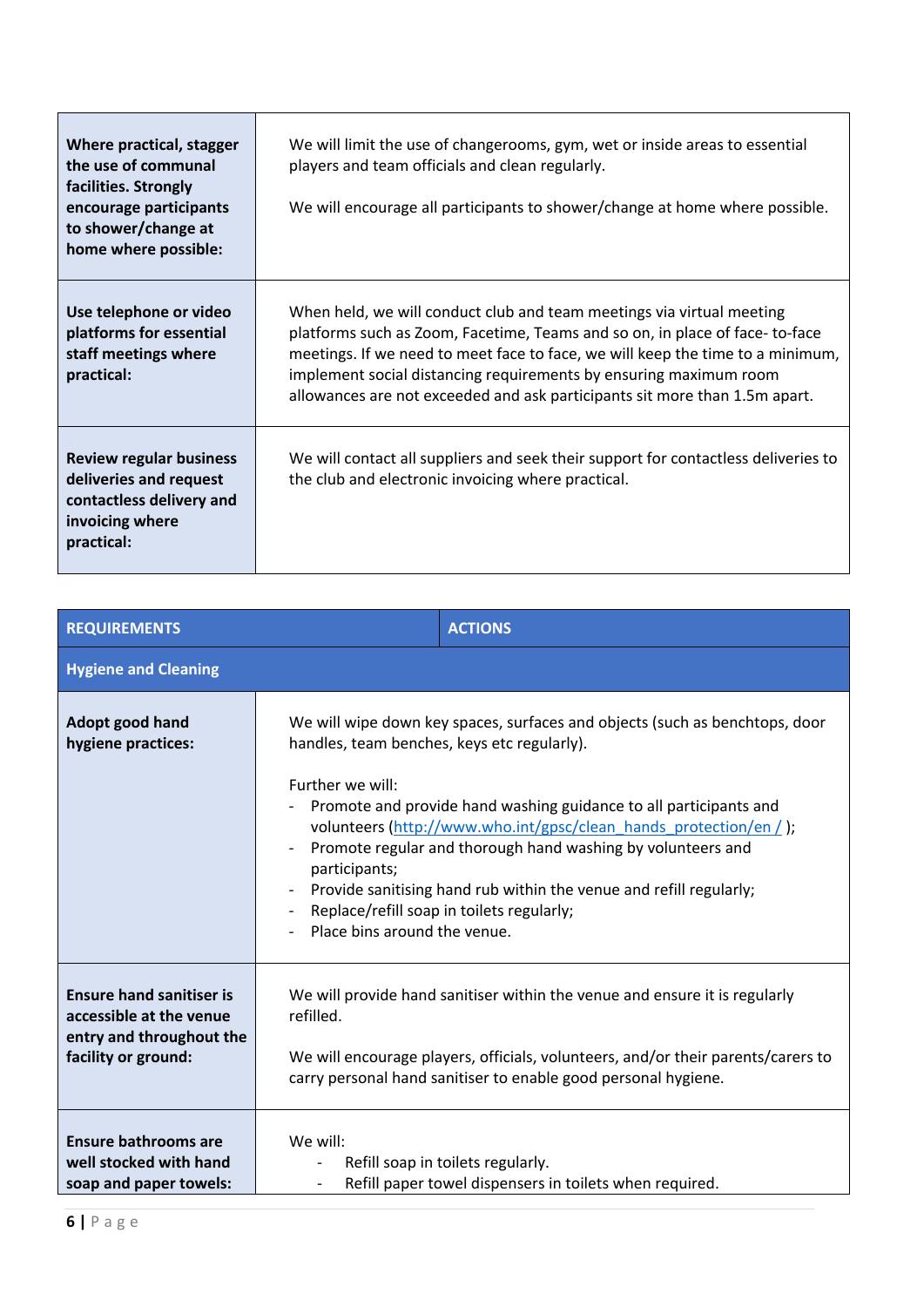|                                                                                                                                                                                   | Place bins around the venue.                                                                                                                                                                                                                                                                                                                                                                                                                                                                                                                                                                   |
|-----------------------------------------------------------------------------------------------------------------------------------------------------------------------------------|------------------------------------------------------------------------------------------------------------------------------------------------------------------------------------------------------------------------------------------------------------------------------------------------------------------------------------------------------------------------------------------------------------------------------------------------------------------------------------------------------------------------------------------------------------------------------------------------|
| Provide visual aids above<br>hand wash basins to<br>support effective hand<br>washing:                                                                                            | We will promote and provide hand washing guidance to all participants and<br>volunteers: (http://www.who.int/gpsc/clean_hands_protection/en/) and<br>display hand washing guidance in all toilets, changerooms and canteens within<br>our facility.                                                                                                                                                                                                                                                                                                                                            |
| <b>Encourage participants</b><br>to bring their own water<br>bottle, snacks/orange<br>slices and sweat towels.<br>Avoid shared food and<br>drinks:                                | We will stipulate that all participants are to provide their own clearly labelled<br>drink bottle for their use only.<br>We will communicate to all participants the importance of not sharing any food<br>or drinks.<br>We will not provide any communal drink or food for players such as drink<br>drums, packets of lollies, fruit etc.                                                                                                                                                                                                                                                     |
| Ensure processes are in<br>place to launder shared<br>uniform items after use,<br>such as bibs or jerseys:                                                                        | We will encourage players to be responsible for the cleaning of their own<br>playing and training strip (including bibs) and will avoid the sharing of articles<br>of clothing such as volunteer high visibility vests (jacketed marshals will take<br>their own vest home to wash).<br>Where it is not possible for individuals to wash individual items, we encourage<br>safe processes are in place to launder shared uniform items such as non-<br>contact collection of these items (ie. players to place gear directly into a plastic<br>bag) and the wearing of gloves when laundering. |
| <b>Clean frequently used</b><br>indoor hard surface<br>areas, including<br>children's play areas, at<br>least daily; first with<br>detergent and water,<br>and then disinfectant: | Not applicable                                                                                                                                                                                                                                                                                                                                                                                                                                                                                                                                                                                 |
| <b>Clean frequently touched</b><br>areas and surfaces,<br>including in communal<br>facilities, several times<br>per day:                                                          | We will clean frequently used spaces, surfaces and objects regularly.                                                                                                                                                                                                                                                                                                                                                                                                                                                                                                                          |
| Clean areas used for high<br>intensity sports with<br>detergent and<br>disinfectant after each<br>use:                                                                            | Not applicable                                                                                                                                                                                                                                                                                                                                                                                                                                                                                                                                                                                 |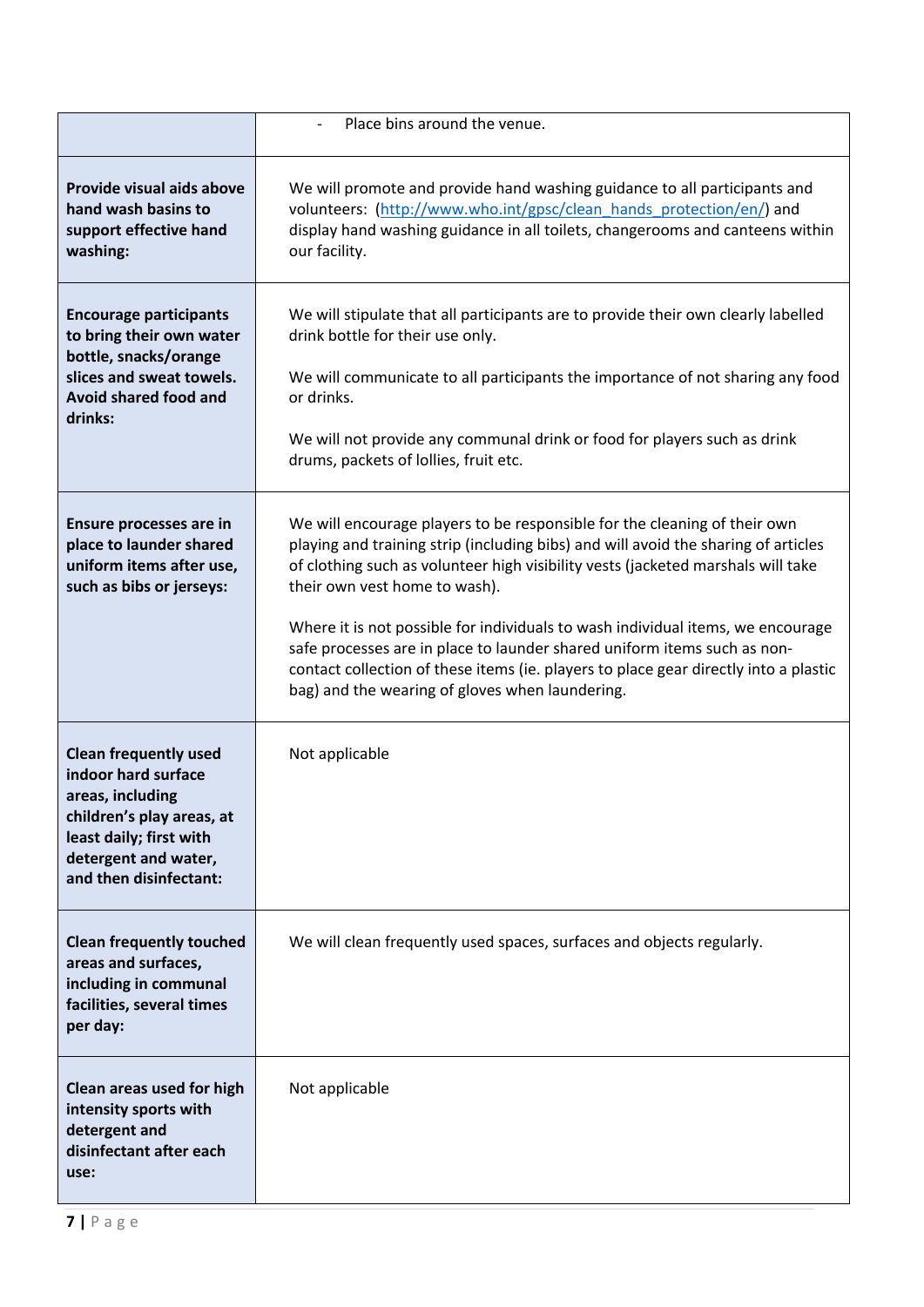| <b>Reduce sharing of</b><br>equipment where<br>practical and ensure<br>these are cleaned with<br>detergent and<br>disinfectant between<br>use:             | Within the constraints of the game, we will implement arrangements to<br>minimise the shared use of equipment where possible.<br>Players and coaching staff will be encouraged to not share personal equipment<br>including playing equipment, playing kits, bibs, drink bottles and towels.<br>We will discourage the sharing of common stationery (pens, clip boards etc.)<br>and other personal IT equipment (laptops, iPads, headphones, etc).<br>Our Competition Administrators will remind Match Officials to not share<br>personal equipment such as whistles, flags, cards and pens.<br>Shared equipment (particularly footballs) will be rotated or washed and wiped<br>with antibacterial wipes or alcohol-based sanitiser prior to each match. |  |
|------------------------------------------------------------------------------------------------------------------------------------------------------------|-----------------------------------------------------------------------------------------------------------------------------------------------------------------------------------------------------------------------------------------------------------------------------------------------------------------------------------------------------------------------------------------------------------------------------------------------------------------------------------------------------------------------------------------------------------------------------------------------------------------------------------------------------------------------------------------------------------------------------------------------------------|--|
| <b>Ensure there is accessible</b><br>detergent/disinfectant<br>and gloves for visitors to<br>use, should they wish:                                        | We will make soap or disinfectant/sanitiser available in common areas for<br>visitors to access.                                                                                                                                                                                                                                                                                                                                                                                                                                                                                                                                                                                                                                                          |  |
| <b>Disinfectant solutions</b><br>need to be maintained at<br>an appropriate strength<br>and used in accordance<br>with the manufacturers'<br>instructions: | We will store sanitisers, disinfectant solutions and detergents appropriately<br>and use in accordance with the manufacturer's instructions.                                                                                                                                                                                                                                                                                                                                                                                                                                                                                                                                                                                                              |  |
| <b>Staff are to wear gloves</b><br>when cleaning and wash<br>hands thoroughly before<br>and after with soap and<br>water:                                  | We will encourage volunteers and staff to wear gloves when cleaning and wash<br>their hands thoroughly before and after with soap and water.                                                                                                                                                                                                                                                                                                                                                                                                                                                                                                                                                                                                              |  |
| <b>Encourage contactless</b><br>payment options:                                                                                                           | We will encourage appropriate food/beverage and cash handling arrangements<br>are in place including the use of correct monetary value to minimise contact<br>and where possible, we encourage contactless electronic payment.                                                                                                                                                                                                                                                                                                                                                                                                                                                                                                                            |  |

| <b>REQUIREMENTS</b>                                                      | <b>ACTIONS</b>                                                                                                                                                                                                              |
|--------------------------------------------------------------------------|-----------------------------------------------------------------------------------------------------------------------------------------------------------------------------------------------------------------------------|
| <b>Record Keeping</b>                                                    |                                                                                                                                                                                                                             |
| Keep a record of name<br>and a mobile number or<br>email address for all | All players, coaches, team officials, match officials and volunteers are required<br>to register and provide contact details through Football Federation Australia's<br>National online registration system - PlayFootball. |